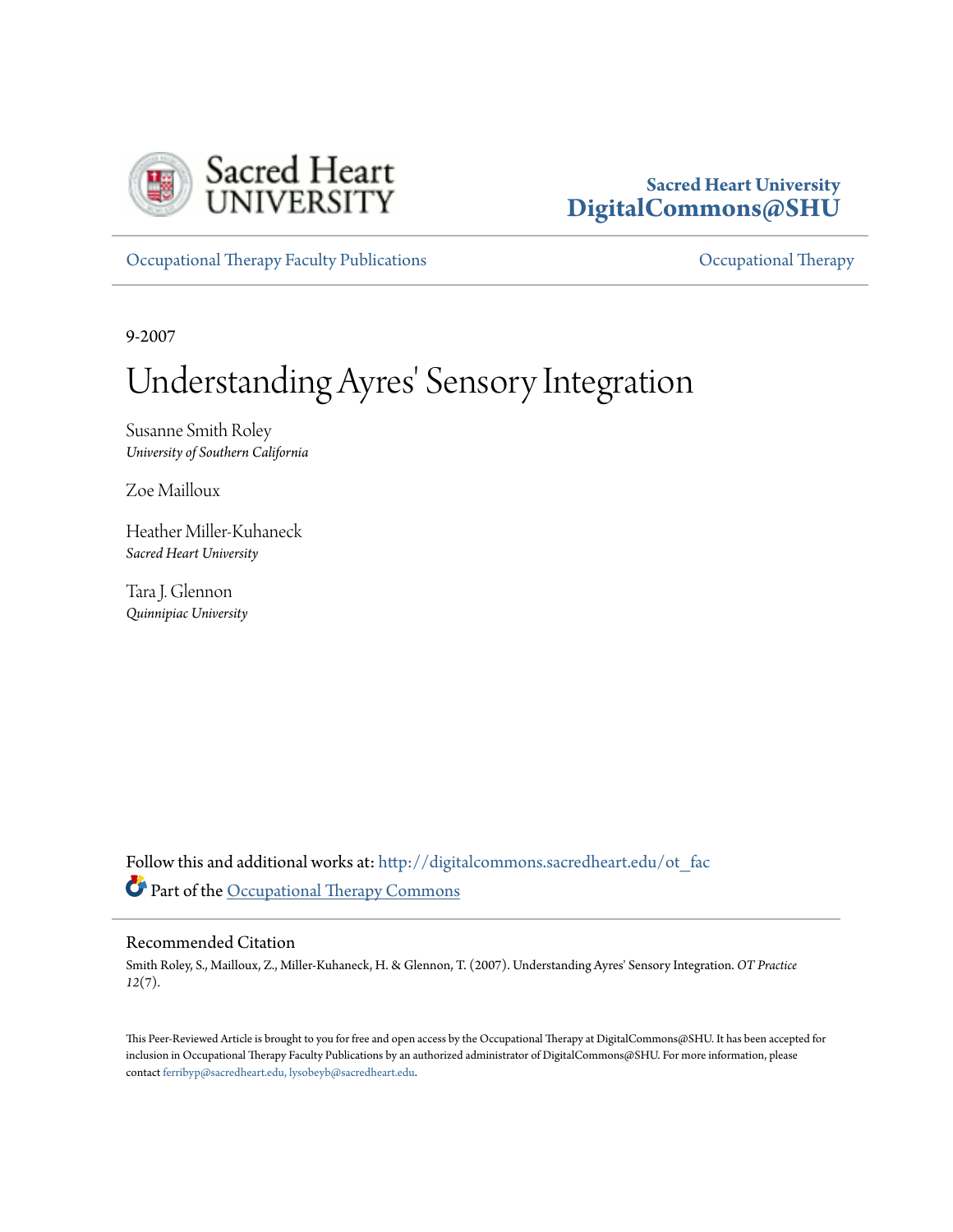**Earn .1 AOTA CEU** (one NBCOT PDU/one contact hour, see page CE-7 for details)

# Ayres Sensory Integration®

#### **Susanne Smith Roley, MS, OTR/L, FAOTA**

Project Director, USC/WPS Comprehensive Program in Sensory **Integration** USC Division of Occupational Science and Occupational Therapy

Los Angeles, CA Coordinator of Education and Research Pediatric Therapy Network Torrance, CA

#### **Zoe Mailloux, MA, OTR/L, FAOTA**

Director of Administration Pediatric Therapy Network Torrance, CA

#### **Heather Miller-Kuhaneck, MS, OTR/L**

Instructor Sacred Heart University Fairfield, CT

#### **Tara Glennon, EdD, OTR/L, FAOTA**

Professor of Occupational Therapy Quinnipiac University Hamden, CT **Owner** Center for Pediatric Therapy Fairfield, CT

#### **ABSTRACT**

Occupational therapists and occupational therapy assistants rely on knowledge and skills to guide their intervention planning as they help clients who are experiencing difficulties with engaging in occupation. Sensory integration theory, with its rich history grounded in the science of human growth and development, offers occupational therapy practitioners specific intervention strategies to remediate the underlying sensory issues that affect functional performance.

This article articulates the core principles of sensory integration as originally developed by Dr. A. Jean Ayres, explains the rationale for developing a trademark specifically linked to these core principles, and identifies the impact that this trademark can have on practice.

#### **LEARNING OBJECTIVES**

After reading this article, you should be able to:

- 1. Recognize why the term *Ayres Sensory Integration*® was trademarked.
- 2. Identify the core concepts of Ayres Sensory Integration in relation to typical development, patterns of sensory integration dysfunction, and principles of intervention.

3. Differentiate Ayres Sensory Integration from other approaches that use similar terms and strategies but do not include the same theoretical principles of this approach.

#### **INTRODUCTION**

Biologist Edward Wilson (1998) stated that "scientific theories are the product of imagination—*informed imagination.*  They reach beyond their grasp to predict the existence of previously unsuspected phenomena" (p. 57). Sensory integration theory, originated by A. Jean Ayres, fits this description because many aspects of her work represent concepts that require a great deal of imagination about previously unsuspected phenomena. Generated by an occupational therapist and developed primarily within the profession of occupational therapy, sensory integration theory and its application provide an important set of knowledge and skills for practitioners world-wide. Sensory integration is also one of the first theories generated within occupational therapy to undergo the rigor of providing evidence that validates its constructs while providing direction for the strategies clinicians use to remediate the underlying sensory issues that affect performance.

Since Ayres's early writings, beginning in the 1950s, many publications have contributed to the evolution of this theory, which is one of the most cited and applied of all theories within occupational therapy (Mulligan, 2002). As greater interest has developed in the role of brain function in behavior and learning, increased attention has been directed toward Ayres's work. The result has been increased appreciation of the eloquence and substance of her research, as well as controversy related to documentation of the efficacy of some aspects of this approach. Part of the controversy stems from the many publications and intervention programs that do not truly reflect the principles of Ayres's work but that have nonetheless been mistakenly associated with sensory integration (Parham, Cohn, et al., 2007). In an effort to clarify the concepts that do reflect Ayres's sensory integration framework and to preserve the integrity of this work within occupational therapy, the Baker/Ayres Trust trademarked the term *Ayres Sensory Integration*®. This article presents the rationale for establishing a trademark for this term, identifies the core concepts of Ayres Sensory Integration, and discusses the implications of this trademark for occupational therapy practitioners. **Understanding**<br> **Example 2018 Control in the summarize of the symbolic control in the symbolic control in the symbolic control in the symbolic control in the symbolic control in the symbolic control in the symbolic contr** 

This article does not evaluate the validity or usefulness of other sensory-based theories, diagnostic terms, or interven-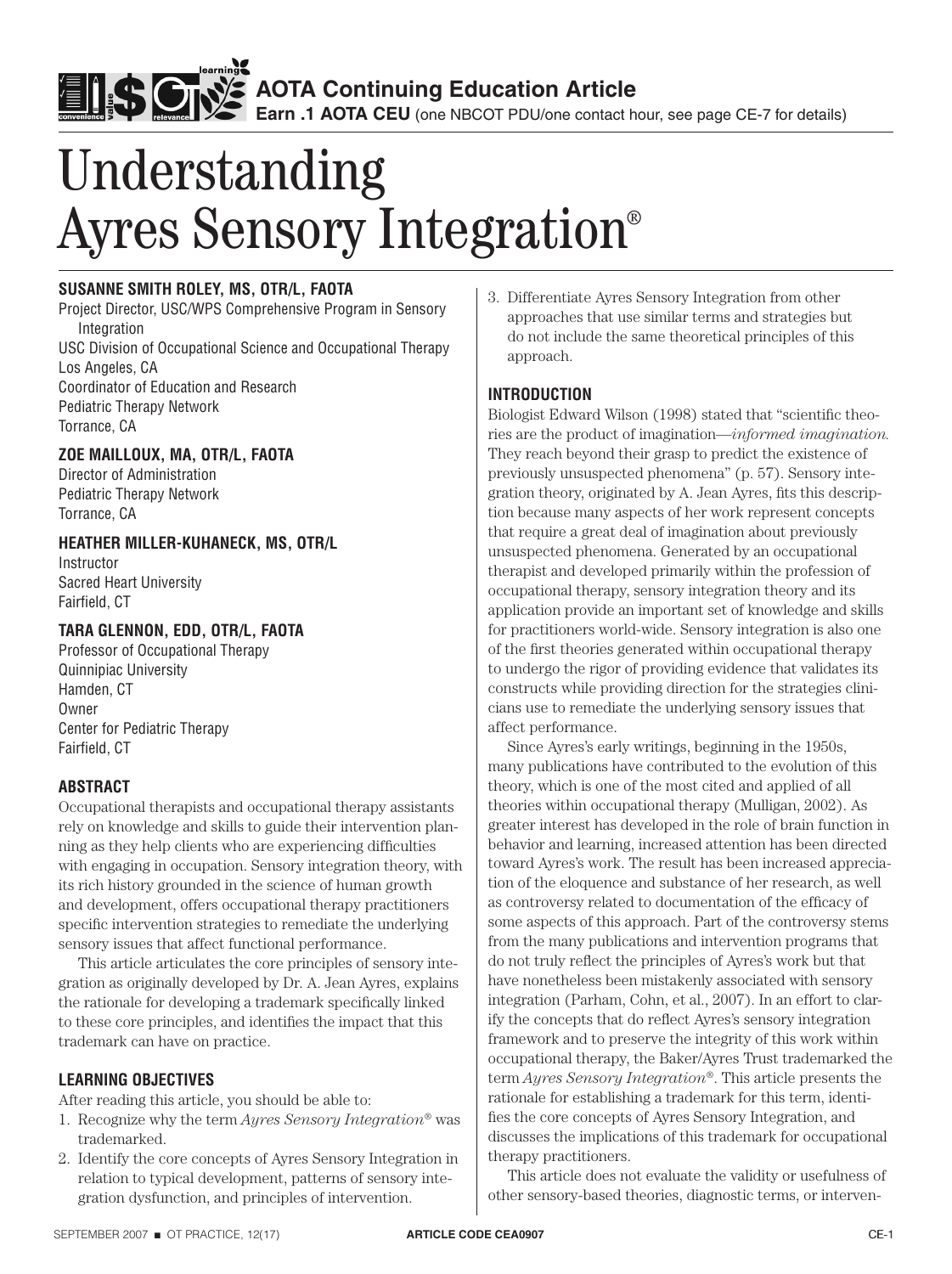

**NOW AVAILABLE!** CE Article, exam, and certificate are now available **ONLINE.** Register at www.aota.org/cea or call toll-free 877-404-AOTA (2682).

tions within or outside of occupational therapy. The terminology used in this article is consistent with that used by Ayres. Many terms have multiple meanings, such as *sensory integration* as a theory and frame of reference, and as a process related to multimodal processing that supports the formation and retrieval of multisensory perceptions in the central nervous system. *Sensory processing* is a generic term used to describe the way in which sensation is detected, transduced, and transmitted through the nervous system. *Sensory processing deficits,* therefore, can be used to describe any of the ways in which the above is flawed. *Sensory integrative deficits,* as used within occupational therapy, have been defined through many years of factor and cluster analyses, including confirmatory analyses, and may be identified through the use of standardized assessments, skilled observations, and parent and teacher report. *Sensory-based strategies* may or may not include those that are considered part of Ayres Sensory Integration. The varying ways in which these terms overlap and are used in practice may be confusing. Therefore, when using these terms and evaluating a client's abilities or a practitioner's focus during intervention, it is important as therapists and consumers to understand the research underlying the identification of a certain type of sensory problem and the sensory-based methods used during intervention.

#### **RATIONALE FOR ESTABLISHING A TRADEMARK FOR THE TERM** *AYRES SENSORY INTEGRATION***®**

A review of the use of the term *sensory integration* yields a concerning number of references to sensory integration that involve methods void of key occupational therapy principles, such as promoting an adaptive response and engagement in occupation (Glennon & Smith Roley, 2006, 2007; Smith Roley & Glennon, 2006). In recent years, a proliferation of sensory stimulation treatment centers have typically involved passive visual, auditory, and movement sensations (e.g., www.sensorylearning.com, www.sensorycenter.com, www.neurosensorycenter.com, www.sirri.com), which often are provided by individuals who are not occupational therapists and whose professional credentials are sometimes difficult to discern. Several therapists from outside the United States also have reported concerns about other professions, such as physical education and psychology, whose members claim sensory integration as a psychoeducational tool while also demonstrating some efforts to limit occupational therapy's involvement in the assessment and intervention of children with sensory integration deficits. Lastly, it has become common for sensory activities to be proposed as rewards for appropriate behavior or performance during discrete trial training for children with autism and sensory integration, which is often misunderstood or misrepresented within these communities (e.g., www.autism-society.org/site/PageServer?pagename=ab out\_treatment\_learning#SensoryIntegration).

The Baker/Ayres Trust shared the professional concerns regarding confusion around sensory integration theory and established a trademark for the term *Ayres Sensory Integration*®.

#### **CORE CONCEPTS IN AYRES SENSORY INTEGRATION**

Bundy, Lane, and Murray (2002) noted that sensory integration theory is used to explain behavior, plan intervention, and predict how behavior will change through intervention. They identified the three main components of sensory integration theory as describing typical sensory integration development, defining sensory integrative dysfunction, and guiding intervention programs. A clear and comprehensive understanding of these three aspects of Ayres Sensory Integration will assist occupational therapy professionals in appropriate and effective application of this approach.

#### **TYPICAL SENSORY INTEGRATION FUNCTIONING**

Ayres built sensory integration theory on her understanding of neurobiology. Before the publication of her classic book, *Sensory Integration and Learning Disorders* (Ayres, 1972b), she published numerous essays on her theories, setting forth the key components of the relationship between sensory integration and performance through her analysis of existing research. These principles informed her work in test development and later research that defined various types of sensory integration deficits and the related deficits in motor learning, academic abilities, attention, and behavior.

In 1960, Ayres challenged the principles of "purposeful activity" that focused on exercising a component of a motor pattern, proposing that "1) learning takes place as a function of reward or reinforcement, 2) one learns what he does, and 3) learning takes place because there is a purpose for its taking place" (Ayres, 1960, p. 38). She believed that a person must perceive the goal and process of the intervention in order to benefit from it, highlighting the perceptual awareness of occupational engagement.

Drawing on motor control theories, Ayres (1960) proposed that motor learning follows inherent maturational sequences and is influenced by, if not dependent on, incoming sensation. In 1961, Ayres proposed that the development of the body scheme in children created a postural model to understand visual-motor development, and she proposed that the ability to sit up and sit still required perceptual support from the vestibular and proprioceptive systems in addition to the neuromotor systems, thus highlighting postural control as an essential foundation for more skilled academic and motor performance. She further posited that the tactile, vestibular, proprioceptive, and visual systems provided key data in the development of reading and writing and may be impaired in children with learning disabilities. Ayres's early references to what is now commonly called sensory modulation began in 1964. Ayres (1964) informed readers of the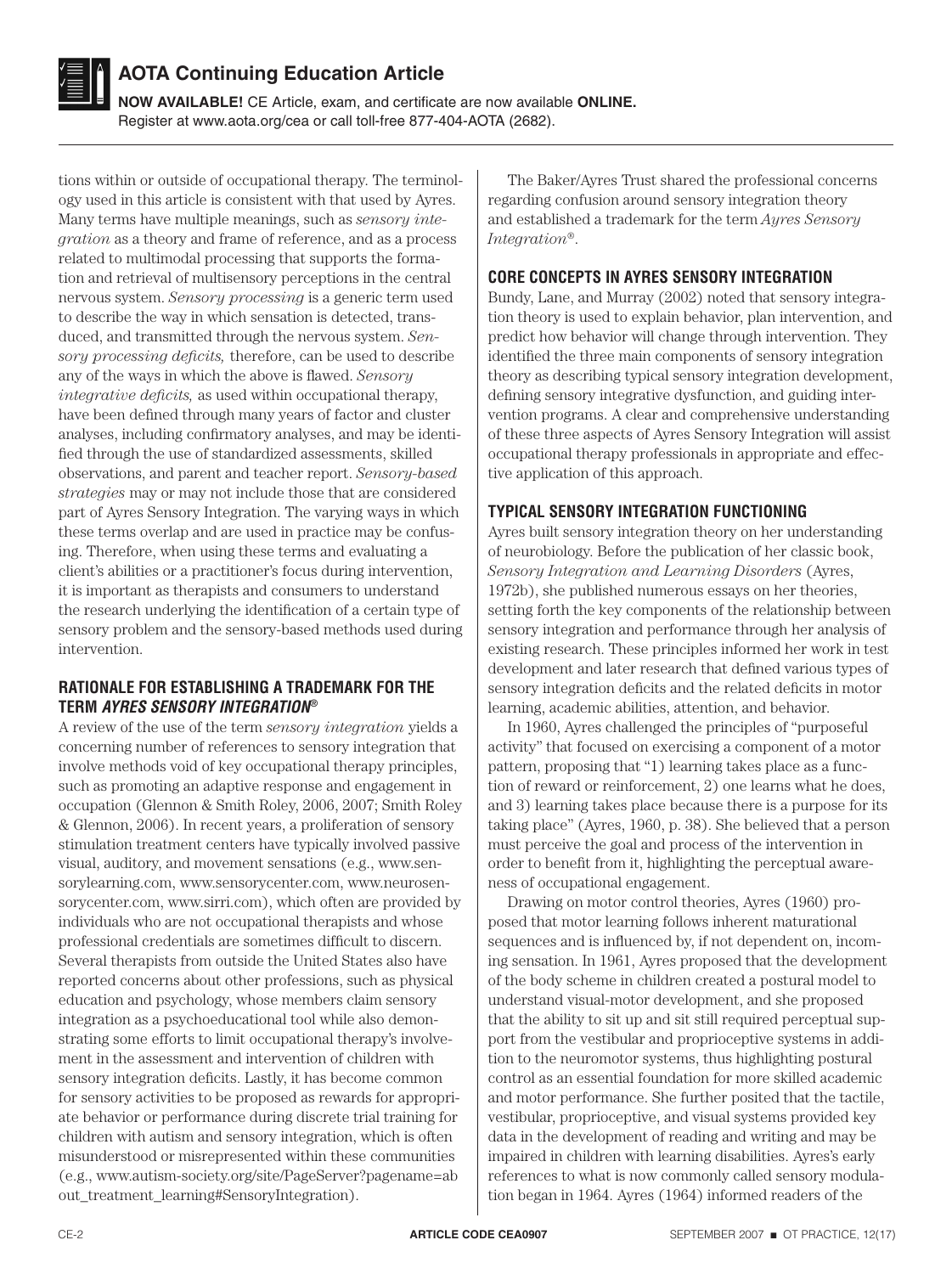importance of tactile functions, and she proposed that the ability to focus and maintain attention and to keep a steady level of activity were related to the way in which the nervous system responds to tactile and other sensations.

In 1972, Ayres wrote about one of the most important features of her theory: the aspect of sensory integration itself. She proposed that sensory systems do not develop independently of one another; rather, visual and auditory processing depends on the foundational body-centered senses (Ayres, 1972a, 1972b, 1972c, 1972d). According to Ayres, sensory information is not processed in isolation and, given this essential feature of the central nervous system, therapeutic intervention that incorporates sensation to affect multisensory perception will influence learning and behavior. Ayres (1961) proposed that through the development of these sensorimotor functions and, specifically, by facilitating adaptive somatomotor responses, a person can develop improved learning, reading, math, visual and auditory perception, and skilled motor tasks. Bundy et al. (2002) stated this postulate of sensory integration theory as follows: "Learning is dependent on the ability to take and process sensation from movement and the environment and use it to plan and organize behavior" (p. 5).

The hypotheses that Ayres proposed continue to reflect forward thinking about brain function and learning and behavior, such as:

- $\blacksquare$  Perceptual awareness supports and facilitates occupational engagement.
- $\blacksquare$  Motor learning is influenced by, if not dependent on, incoming sensation.
- n Body awareness creates a postural model to understand visual-motor development.
- n Postural control is essential for skilled academic and motor performance.
- Tactile, vestibular, proprioceptive, and visual systems provide key data in the development of reading and writing.
- $\blacksquare$  The ability to focus and maintain attention and to keep a steady level of activity, and the way in which the nervous system responds to tactile sensation, are related.
- $\blacksquare$  The sensory systems develop in an integrated and dependent manner.
- $\blacksquare$  Visual and auditory processing depend on foundational body-centered senses.

#### **SENSORY INTEGRATIVE DYSFUNCTION**

With a systematic and comprehensive research program unique within the field of occupational therapy at the time, Ayres tested the hypotheses she developed based on her study of neurobiological function and childhood occupation. Kielhofner (2005) noted, Ayres was a "notable exception" as an occupational therapist who "remained a practitioner while creating theory and conducting research" (p. 232). This combination of scientific inquiry alongside clinical observation

and experience guided her study of the challenges children with learning and behavioral concerns face.

Through the use of a series of factor analyses with standardized measures of sensory discrimination, sensory responsivity, fine and gross motor skills, and praxis, Ayres developed sensory integration theory and identified patterns of function and dysfunction. She proposed that these factor analyses would help to discover relationships among the different kinds of sensory perception, motor activity, laterality, and selected areas of cognitive function. She analyzed literature that included children with perceptual deficits, motor deficits, cognitive deficits, and sensory loss and hypothesized that although multisensory perceptual and motor deficits may affect these persons, it was possible that a child could show impairment in one area and not the other (Ayres, 1965). Indeed, Ayres found that this was the case. Beginning with factor analyses on the Southern California Sensory Integration Tests (SCSIT; Ayres, 1972c) and later with the Sensory Integration and Praxis Tests (SIPT; Ayres, 1989), Ayres confirmed the relationships between sensory and motor functions in children who were typically developing and showed that perceptual deficits were found in children with an array of symptoms or syndromes in different ways from those seen in the general (normal random sample) population.

Beginning in 1965, and until her last paper published in 1989 shortly after her death, Ayres documented the presence of patterns of sensory integration dysfunction that included (a) developmental dyspraxia, distinguished by a link between motor planning and tactile perception; (b) visual perception, form and space perception, and visual-motor functions; (c) tactile defensiveness linked with hyperactive-distractible behaviors; (d) vestibular and postural deficits, including integration of two sides of the body, right–left discrimination, midline crossing, and bilateral motor coordination; (e) deficits in visual figure ground discrimination; and (f) deficits in auditory and language functions.

Over this 24-year period, repeated factor analyses showed similar patterns of deficits with different samples of children. These repeated analyses provided the construct-related evidence that sensory integrative deficits exist as reproducible patterns. Ayres completed numerous unpublished factor analyses in addition to those that were published (Ayres, 1989; see also Parham & Mailloux, 2005). Early analyses included as many as 35 other perceptual and motor measures, cognitive tests, auditory processing measures, behavioral measures, and clinical observations of neuromotor functions. The SIPT, a revised and new set of tests that replaced the earlier SCSIT, provided the opportunity for an expansion of tests normed on a large national sample. (The SIPT allows the therapist within a 2-hour testing period the opportunity to objectively sample multiple areas of performance, such as visual perception; visual-motor skills; visual construction;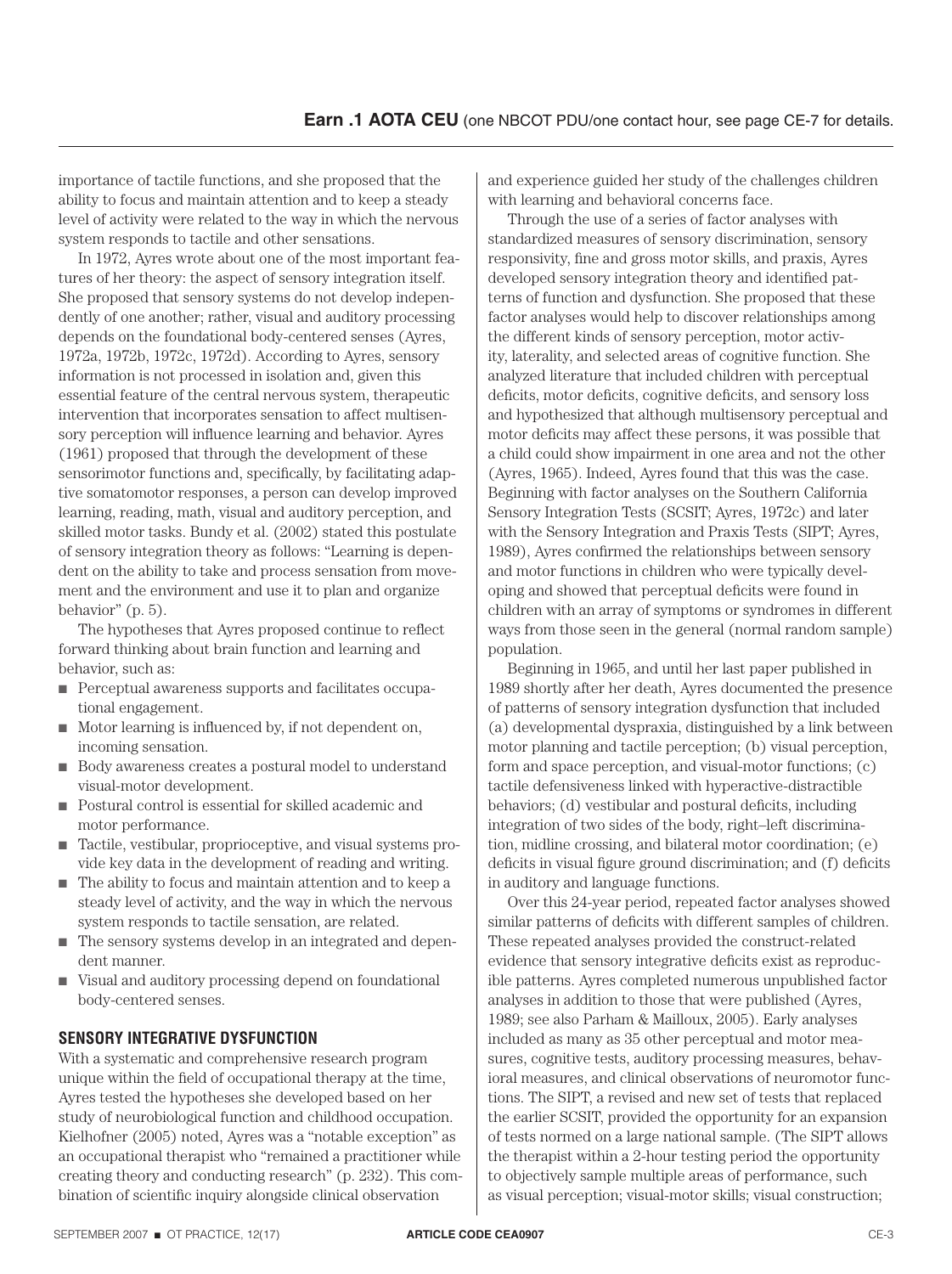

**NOW AVAILABLE!** CE Article, exam, and certificate are now available **ONLINE.** Register at www.aota.org/cea or call toll-free 877-404-AOTA (2682).

tactile discrimination; tactile defensiveness; kinesthesia; vestibular-ocular nystagmus; balance; bilateral motor control; sequencing; several types of praxis, such as sequencing; imitation of body gestures and oral-motor gestures; and following verbal commands. The SIPT provides standard scores for children between 4 years and 8 years 11 months of age.)

In 1998, Mulligan embarked on a monumental study that used more than 10,000 sets of data, each representing an individual child. She performed confirmatory and exploratory factor analyses and found similar patterns of deficits with her data as Ayres did. Mulligan also found a commonality between the individual patterns she identified as bilateral integration and sequencing, somatopraxis, visuopraxis, somatosensory, and postural-ocular movements. Ayres originally called this commonality "generalized praxis dysfunction" and subsequently called it "general sensory integration dysfunction" (Ayres, 1989, p. 176).

Ayres, and later Mulligan, also performed cluster analyses. Ayres's (1989) study using the SIPT yielded four dysfunctional groups, namely, low-average bilateral integration and sequencing, visual and somatodyspraxis, dyspraxia on verbal command, and generalized sensory integrative dysfunction. Mulligan's groups were generalized sensory integration dysfunction and dyspraxia—severe; dyspraxia; generalized sensory integration dysfunction and dyspraxia—moderate; and low-average bilateral integration and sequencing.

The extensive research Ayres conducted and Mulligan reinforced formed the basis for identifying patterns of sensory integrative dysfunction with new information and related research now contributing to the refinement and further understanding of these types of dysfunction. Some of the ways in which the factor analyses moved the theory of sensory integration along are as follows:

- Tactile perception is linked to praxis (Ayres, 1965, 1966a, 1966b, 1971; Ayres, Mailloux, & Wendler, 1987).
- n Tactile defensiveness is linked to hyperactivity rather than to tactile perception (Ayres, 1965, 1966a, 1966b, 1969, 1972d).
- $\blacksquare$  Most children show more than one factor, demonstrating relationships among factors, and less variation in patterns is seen in children who are typically developing (Ayres, 1965, 1966a, 1966b, 1989; Ayres et al., 1987).
- $\blacksquare$  Introduction of a measure of postrotary nystagmus test clarifies the role of vestibular system with postural and bilateral pattern (Ayres, 1975).
- n Inclusion of auditory language measures suggest left hemisphere versus sensory integrative dysfunction (Ayres, 1969, 1971, 1972d, 1977).
- $\blacksquare$  Sensory integrative patterns are not along sensory systems (Ayres, 1965, 1966a, 1966b, 1971, 1972A, B, D; 1977, 1989; Ayres et al., 1987).

#### **PRINCIPLES GUIDING INTERVENTION PROGRAMS**

According to Spitzer and Smith Roley (2001), "Intervention

emphasizing a sensory integration approach addresses the sensory needs of the child in order for the child to make adaptive and organized responses to a variety of circumstances and environments" (p. 17). It is best distinguished by the active engagement of the child who is allowed to move, jump, swing, and crash. Additionally the child is encouraged to move and change the environment to create higher and more challenging demands for perceptual-motor integration. The hallmark of sensory integration is that it is done in the context of play, the children love the activities, and the activities are their own reward.

Ayres structured her intervention approach using sensory integration theory around principles of motor learning, the adaptive response, and purposeful activity.

The following principles are deemed essential to the delivery of intervention using a sensory integration approach (Parham, Cohn, et al., 2007):

- $\blacksquare$  Intervention is delivered by a qualified professional occupational therapist or occupational therapy assistant under the direct supervision of the occupational therapist, physical therapist, or speech-language pathologist.
- $\blacksquare$  The intervention plan is family centered and based on a complete evaluation and interpretation of the patterns of sensory integrative dysfunction in collaboration with significant persons in the client's life and with adherence to ethical and professional standards of practice.
- $\blacksquare$  Therapy takes place in a safe environment that includes equipment that will provide vestibular, proprioceptive, and tactile sensations and opportunities for praxis.
- $\blacksquare$  Activities are rich in sensation (especially vestibular, tactile, and proprioceptive sensation), and offer opportunities for integrating that information with other sensations, such as visual and auditory.
- $\blacksquare$  Activities promote regulation of affect and alertness and provide the basis for attending to salient learning opportunities.
- $\blacksquare$  Activities promote optimal postural control in the body, oral-motor, ocular-motor areas, and bilateral motor control, including maintaining control while moving through space and adjusting posture in response to changes in the center of gravity.
- $\blacksquare$  Activities promote praxis, including organization of activities and self in time and space.
- n Intervention strategies provide the "just-right challenge."
- $\Box$  Opportunities exist for the client to make adaptive responses to changing and increasingly complex environmental demands. Highlighted in Ayres Sensory Integration intervention principles is the "somatomotor adaptive response," which means that the person is adaptive with the whole body, moving and interacting with people and things in the three-dimensional space.
- n Intrinsic motivation and drive are used to interact through pleasurable activities; in other words, play.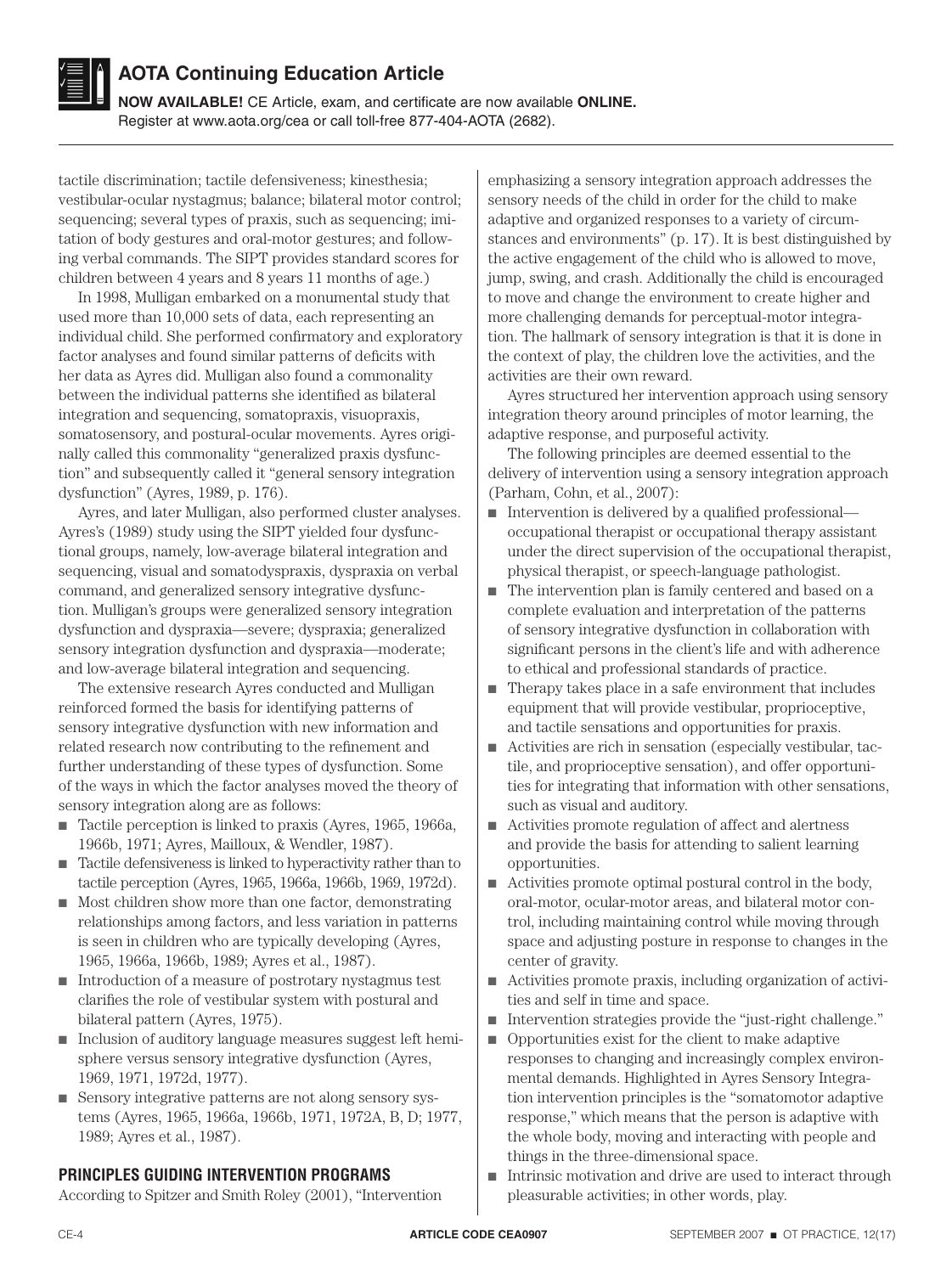- $\blacksquare$  The therapist engenders an atmosphere of trust and respect through contingent interactions with the client. The activities are negotiated, not preplanned, and the therapist is responsive to altering the task, interaction, and environment based on the client's responses.
- $\blacksquare$  The activities are their own reward, and the therapist ensures the client's success in whatever activities are attempted by altering the activities to meet the client's abilities.

Although more than 80 studies have been published on evidence in the effectiveness of sensory integration methods, many have methodological flaws (Miller, 2003; Parham, Cohn, et al., 2007). Most do not report fidelity, and those that do have minimally adhered to the fidelity principles that *define* Ayres Sensory Integration. Clearly, further research is needed.

The intervention principles of Ayres Sensory Integration highlighted through the fidelity work not only demonstrate how this approach differs from the sensory stimulation protocols, but also reflect the many ways in which this approach is occupation based. Cohn's (2001a) work on parental perspectives of sensory integration revealed that parents' overarching concerns for their children with sensory integrative disorders were related to social participation. Through interviews, parents reported that they valued their children's improved ability to engage in activities as being important in relation to the children's sense of self-worth. In related work, Cohn (2001b) also reported on the ways in which the familycentered nature of the sensory integration approach affects engagement and participation for parents as well as for the child in treatment.

#### **CLARIFYING AYRES SENSORY INTEGRATION IN RELATION TO SENSORY-RELATED TERMS AND APPROACHES**

With increased attention on the role of sensation in development, learning, and behavior, many usages and applications of terms that share some similarity with those associated with Ayres Sensory Integration now exist. The surge in the diagnosis of autism (Centers for Disease Control and Prevention, 2007), along with the prevalence of sensoryrelated symptoms in this disorder, also have had the effect of increasing attention toward and variation in application of terminology. The overlap of terminology creates the potential for confusion and lack of clarity in an area that requires thoughtful distinction for professionals internal and external to occupational therapy as well as for consumers. Two areas in which terminology confusion is evident relate to the "types or patterns of dysfunction" and "intervention approaches."

In relation to the terms used for the type or patterns of sensory integration deficits, some of the variations have occurred as research has contributed new and refining information. This type of change in terminology is clearly documented through

Ayres's and Mulligan's factor analytic studies as well as through other studies of sensory integration function and dysfunction. As the concepts that have emanated from Ayres Sensory Integration continue to evolve, some work likely will expand and add to Ayres's original work, whereas other concepts may eventually lead to different perspectives or frameworks. For example, research in the area of sensory modulation in recent years (Dunn, 1999; May-Benson & Koomar, 2007; Miller, Anzalone, Lane, Cermak, & Osten, 2007; Miller-Kuhaneck, Henry, & Glennon, 2007; Parham, Cohn, et al., 2007; Parham, Ecker, Miller-Kuhaneck, Henry, & Glennon, 2007; Schaaf, Miller, Seawall, & O'Keefe, 2003) has clearly expanded the original factor analysis findings from Ayres on tactile defensiveness and on her clinical descriptions of gravitational insecurity. In another example, however, the explanation for other variations in terminology about the type of dysfunction is sometimes less clear. In a series dedicated to sensory integration terminology in the year 2000 *Sensory Integration Special Interest Section Quarterly* newsletters (Hanft, Miller, & Lane, 2000; Lane, Miller, & Hanft, 2000; May-Benson, Reeves, & Young, 2000; Miller & Lane, 2000), terms such as *dysfunction in sensory integration* and *dysfunction in sensory modulation* were suggested as preferable over the term *disorder* (Lane et al., 2000). However, more recently some of the same authors began to use the term *disorder* instead of *dysfunction* (Miller et al., 2007). Although this shift in terminology may be related to efforts to submit some aspects of sensory integration problems to a categorization system (i.e., the *Diagnostic and Statistical Manual*), the clinical reason for the suggested change to *disorder* from *dysfunction* is unclear to practitioners, particularly because previous occupational therapy publications suggested not using this term.

In addition, the same authors (Miller et al., 2007) have now suggested using *sensory processing* instead of *sensory integration* for the patterns of deficit. One of the reasons the authors seem to suggest for changing from *sensory integration* to *sensory processing* is that they believe the term for a disorder needs to be differentiated from the term for the theory and intervention. However, Ayres and other researchers in sensory integration have already assigned more specific terms to disorder patterns (e.g., *bilateral integration and sequencing deficit* [Ayres, 1989]) to accomplish this differentiation. Another rationale given for using *sensory processing* versus *sensory integration* is that

use of the term sensory integration…is often interpreted differently within and outside the field of occupational therapy. (For example, use of the term sensory integration often applies to a neurophysiologic cellular process rather than a behavioral response to sensory input as connoted by Ayres.) (Miller et al., 2007, p. 136)

This rationale is equally confusing, however, because the term *sensory processing* also is used extensively outside of occupational therapy in neurophysiologic cellular applications.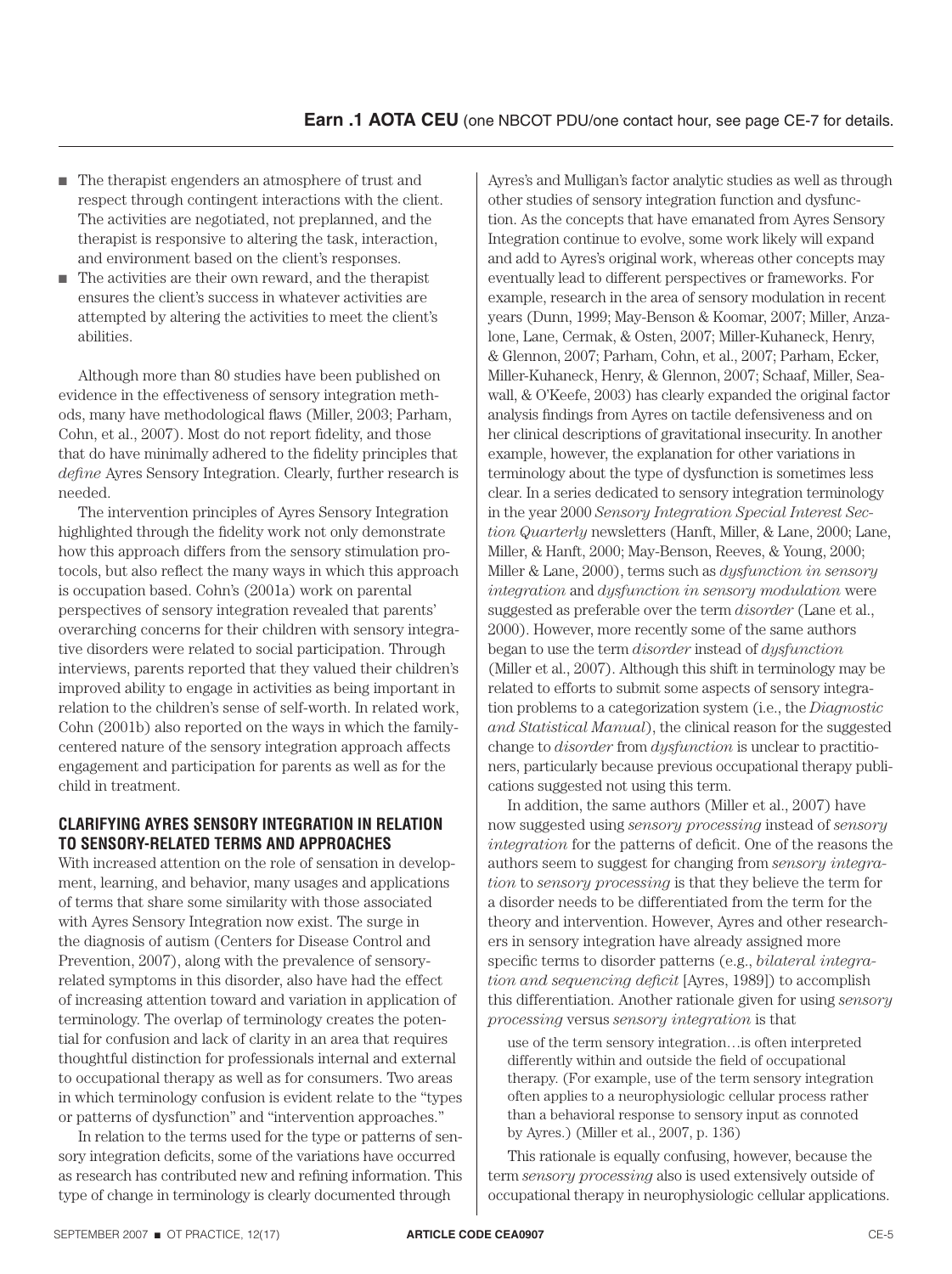

**NOW AVAILABLE!** CE Article, exam, and certificate are now available **ONLINE.** Register at www.aota.org/cea or call toll-free 877-404-AOTA (2682).

A search of the two terms in PubMed (July 12, 2007) yielded 7,521 citations for *sensory processing* and 2,304 citations for *sensory integration,* with almost all of the entries for both terms citing research that does not apply to either term in ways occupational therapists use. Thus, one must question whether this reasoning supports a change in terminology from *sensory integration* to *sensory processing.*

Intervention approaches represent another area that calls for thoughtfulness in the use of terminology. Ayres developed her theory of sensory integration at a time when several educators and psychologists were studying and developing programs often referred to by such terms as *perceptualmotor, sensorimotor,* or *visual-motor approaches* (Frostig & Horne, 1964; Kephart, 1960). These perceptual-motor and sensorimotor approaches tend to focus primarily on visual and sometimes auditory perception but did not prioritize the primary sensations of the tactile, proprioceptive, and vestibular sensory systems, as does Ayres Sensory Integration. Finally, praxis or "motor planning" is highlighted in Ayres Sensory Integration versus the emphasis on specific motor *skills*, such as eye–hand coordination as seen in the perceptual programs.

Occupational therapists also have developed, and practitioners commonly use, a variety of approaches that incorporate sensation or complement sensory-based strategies (Bundy et al., 2002). For example, the Alert Program for Self-Regulation is a complementary approach that encourages cognitive awareness of alertness often with the use of sensory strategies to support learning and behavior (Williams & Shellenberger, 1994). Other approaches primarily use passive sensory experiences or sensory stimulation based on specific protocols, such as the Wilbarger Approach (Wilbarger & Wilbarger, 2002) and the Vestibular-Oculomotor Protocol (Kawar, 2002). Although these techniques include sensation and may eventually demonstrate evidence of effectiveness if they are researched in the future, they are not consistent with the principles of Ayres Sensory Integration and, thus, represent a different model.

The attempt to bring uniformity to the use of terms has opened dialogue but has not necessarily led to clarity or consensus. As the professional dialogue continues, it is important for the occupational therapy community to be aware that the terms Ayres applied as part of Ayres Sensory Integration were chosen carefully based on theory and research. Acquiring a clear understanding of the core principles of Ayres Sensory Integration as well as other theories and frames of reference allows occupational therapists and occupational therapy assistants to identify the supporting literature to enhance their evidence-based practice and clearly articulate to consumers which principles they are implementing.

#### **CONCLUSION**

Ayres Sensory Integration encompasses a core theoretical framework developed by one of the first occupational

therapists to develop and implement a program in research. Based on a long and rich history of theory formulation, test development, hypothesis testing, and clinical practice, sensory integration represents one of the most impressive accomplishments to emanate out of occupational therapy. The trademark of this term is intended to protect and preserve this important work so that it can continue to evolve and grow in ways that Ayres intended. In 1963, Ayres wrote, "Twenty-five years from now a neurophysiological approach to the treatment of patients with motor problems is going to be quite well developed, fairly well accepted and we are going to look back with respect and gratitude to those people who helped start it" (Ayres, 1974, p. 63). Now more than 25 years later, we indeed write this article with respect and gratitude for the work of Ayres and all those who have contributed to our understanding of the contributions of sensation to learning, development, and participation in daily activities.  $\blacksquare$ 

#### **REFERENCES**

- Ayres, A. J. (1960). Occupational therapy for motor disorders resulting from impairment of the central nervous system. Reprinted from *Rehabilitation Literature, 21*, 302-310 in (1974) *The development of sensory integrative theory and practice: A collection of the works of A. Jean Ayres* (p. 38). Compiled by A. Henderson, L. Llorens, E. Gilfoyle, C. Meyers, & S. Prevel. Dubuque, IA: Kendall/Hunt.
- Ayres, A. J. (1961). Development of the body scheme in children. Reprinted from *American Journal of Occupational Therapy, XV,* 3. Reprinted from *Rehabilitation Literature, 21,* 302–310 in (1974) *The development of sensory integrative theory and practice: A collection of the works of A. Jean Ayres*  (pp. 125–132). Compiled by A. Henderson, L. Llorens, E. Gilfoyle, C. Meyers, & S. Prevel. Dubuque, IA: Kendall/Hunt.
- Ayres, A. J. (1963). The Eleanor Clarke Slagle Lecture: The development of perceptual-motor abilities: A theoretical basis for treatment of dysfunction. *American Journal of Occupational Therapy, 17,* 221–225.
- Ayres, A. J. (1964). Tactile functions: Their relation to hyperactive and perceptual motor behavior. *American Journal of Occupational Therapy, 18,* 6–11.
- Ayres, A. J. (1965). Patterns of perceptual-motor dysfunction in children: A factor analytic study. *Perceptual and Motor Skills, 20,* 335–368.
- Ayres, A. J. (1966a). Interrelationships among perceptual-motor functions in children. *American Journal of Occupational Therapy, 20,* 68–71.
- Ayres, A. J. (1966b). Interrelations among perceptual-motor abilities in a group of normal children. *American Journal of Occupational Therapy, 20,* 288–292.
- Ayres, A. J. (1966c). Interrelation of perception, function and treatment. *Journal of the American Physical Therapy Association, 46,* 741–744.
- Ayres, A. J. (1969). Deficits in sensory integration in educationally handicapped children. *Journal of Learning Disabilities, 2*(3), 44–52.
- Ayres, A. J. (1971). Characteristics of types of sensory integrative dysfunction. *American Journal of Occupational Therapy, 25,* 329–334.
- Ayres, A. J. (1972a). Improving academic scores through sensory integration. *Journal of Learning Disabilities, 5,* 338–343.
- Ayres, A. J. (1972b). *Sensory integration and learning disorders.* Los Angeles: Western Psychological Services.
- Ayres, A. J. (1972c). *Southern California Sensory Integration Tests.* Los Angeles: Western Psychological Services.
- Ayres, A. J. (1972d). Types of sensory integrative dysfunction among disabled learners. *American Journal of Occupational Therapy, 26,* 13–18.
- Ayres, A. J. (1974). Occupational therapy for motor disorders resulting from impairment of the central nervous system. In A. J. Ayres (Ed.), *The development of sensory integrative theory and practice: A collection of the works of A. Jean Ayres* (pp. 34–53). Dubuque, IA: Kendall/Hunt. (Original work published 1963).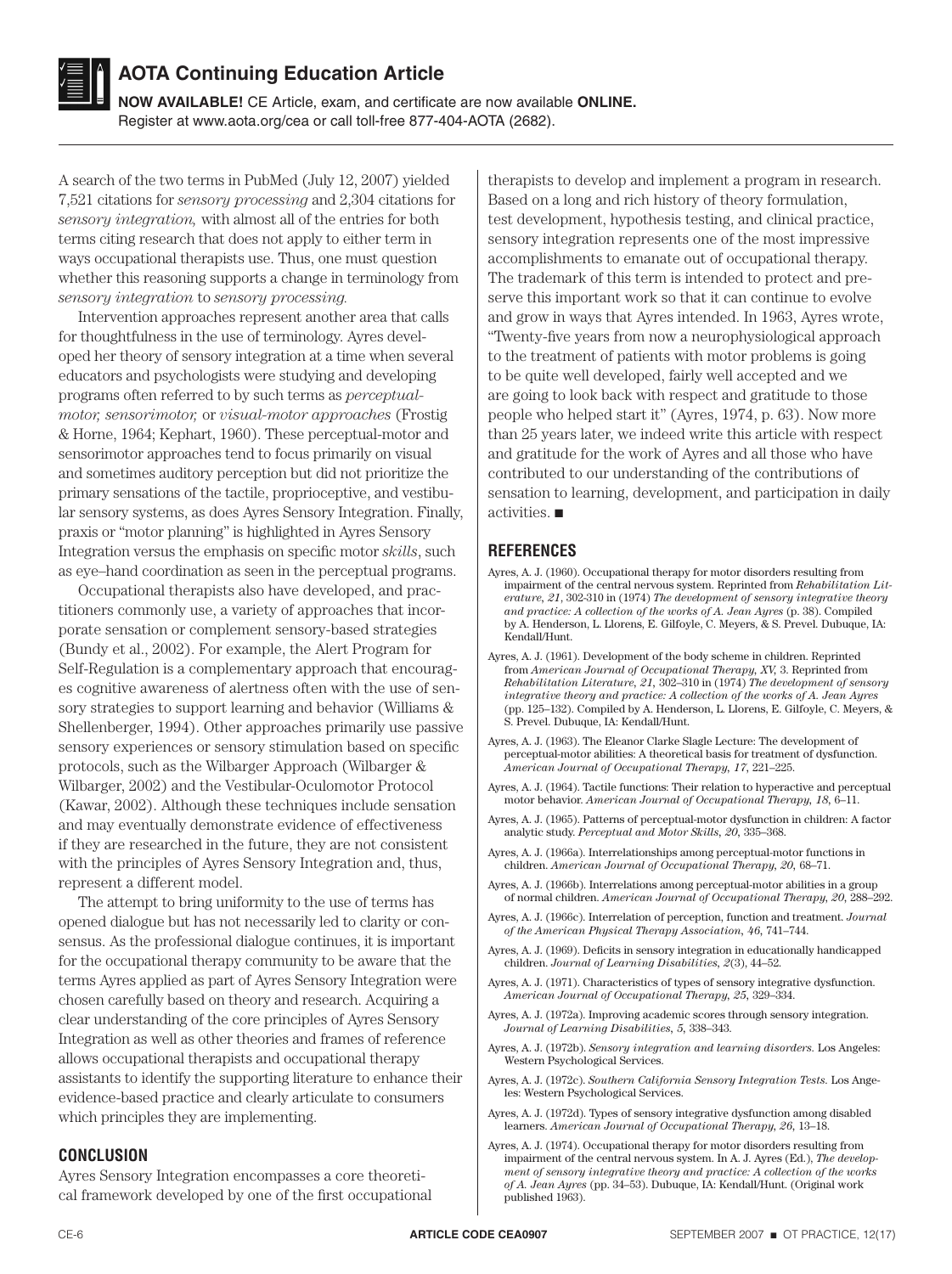- Ayres, A. J. (1975). *Southern California Postrotary Nystagmus Test.* Los Angeles: Western Psychological Services.
- Ayres, A. J. (1977). Cluster analyses of measures of sensory integration. *American Journal of Occupational Therapy, 31,* 362–366.
- Ayres, A. J. (1989). *Sensory Integration and Praxis Tests manual.* Los Angeles: Western Psychological Services.
- Ayres, A. J., Mailloux, Z., & Wendler, C. L. W. (1987). Developmental apraxia: Is it a unitary function? *Occupational Therapy Journal of Research, 7*(2), 93–110.
- Bundy, A. C., Lane, S., & Murray, E. A. (Eds.). (2002). *Sensory integration: Theory and practice* (2nd ed.). Philadelphia: F. A. Davis.
- Centers for Disease Control and Prevention. (2007). *CDC releases new data on autism spectrum disorders (ASDs) from multiple communities in the United States.* Retrieved July 13, 2007, from http://www.cdc.gov/od/oc/media/ pressrel/2007/r070208.htm
- Cohn, E. S. (2001a). Parent perspectives of occupational therapy using a sensory integration approach. *American Journal of Occupational Therapy, 55*, 285–294.
- Cohn, E. S. (2001b). From waiting to relating: Parents' experiences in the waiting room of an occupational therapy clinic. *American Journal of Occupational Therapy, 55,* 167–174.
- Dunn, W. (1999). *Sensory Profile.* San Antonio, TX: Psychological Corporation.
- Frostig, M., & Horne, D. (1964). *The Frostig program for the development of visual perception.* Chicago: Follet Educational.
- Glennon, T. J., & Smith Roley, S. (2006, April 28). *Sensory integration: Inside and outside of occupational therapy practice.* Paper presented at the 2006 American Occupational Therapy Association Annual Conference & Expo, Charlotte, NC.
- Glennon, T. J., & Smith Roley, S. (2007, April 21). *Sensory integration: International network to support occupational therapy practice.* Paper presented at the 2007 American Occupational Therapy Association Annual Conference & Expo, St. Louis, MO.
- Hanft, B. E., Miller, L. J., & Lane, S. J. (2000, September). Toward a consensus in terminology in sensory integration theory and practice: Part 3: Observable behaviors: Sensory integration dysfunction. *Sensory Integration Special Interest Section Quarterly, 23,* 1–4.
- Holm, M. B. (2000). 2000 Eleanor Clarke Slagle lecture—Our mandate for the new millennium: Evidence-based practice. *American Journal of Occupational Therapy, 54,* 575–585.
- Kawar, M. (2002). Oculomotor control: An integral part of sensory integration. In A. C. Bundy, S. J. Lane, & E. A. Murray (Eds.), *Sensory integration: Theory and practice* (2nd ed., pp. 353–357). Philadelphia: F. A. Davis.
- Kephart, N. C. (1960). *The slow learner in the classroom.* Columbus, OH: Merrill.
- Kielhofner, G. (2005). Research concepts in clinical scholarship—Scholarship and practice: Bridging the divide. *American Journal of Occupational Therapy, 59,* 231–239.
- Lane, S. J., Miller, L. J., & Hanft, B. E. (2000, June). Toward a consensus in terminology in sensory integration theory and practice: Part 2: Sensory integration patterns of function and dysfunction. *Sensory Integration Special Interest Section Quarterly, 23*, 1–3.
- May-Benson, T. A., & Cermak, S. A. (2007). Development of an assessment for ideational praxis. *American Journal of Occupational Therapy, 61,* 148–153.
- May-Benson, T. A., & Koomar, J. A. (2007). Identifying gravitational insecurity in children: A pilot study. *American Journal of Occupational Therapy, 61,*  142–147.
- May-Benson, T. A., Reeves, G. D., & Young, S. B. (2000, December). Creating a consensus on terminology in sensory integration: Comments and reflections. *Sensory Integration Special Interest Quarterly, 23,* 1–3.
- Miller, L. J. (2003). *Empirical evidence related to therapies for sensory processing impairments.* Retrieved July 7, 2007, from http://www.spdnetwork. org/research/miller.empirical.html
- Miller, L. J., Anzalone, M. E., Lane, S. J., Cermak, S. A., & Osten, E. T. (2007). From the Guest Editor—Concept evolution in sensory integration: A proposed nosology for diagnosis. *American Journal of Occupational Therapy, 61,* 135–140.
- Miller, L. J., & Lane, S. J. (2000, March). Toward a consensus in terminology in sensory integration theory and practice: Part 1: Taxonomy of neurophysiological processes. *Sensory Integration Special Interest Section Quarterly, 23,* 1–4.
- Miller-Kuhaneck, H., Henry, D. A. & Glennon, T. J. (2007). *Sensory processing measure—main classroom and school environment forms.* Los Angeles, CA: Western Psychological Services.

#### **New Electronic Exam: Immediate Results and Certificate**

# How To Apply for Continuing Education Credit:

- 1. After reading the article **Understanding Ayres Sensory Integration®,**  answer the questions to the final exam found on p. CE-8 by registering to take the exam online and receive your certificate immediately upon successful completion of the exam. Alternatively, you can complete the exam by using the Registration and Answer Card bound into this issue of *OT Practice*. In either case, each question has only one answer.
- 2. To register, go to www.aota.org/cea or call toll free 877-404- 2682. Once you are registered you will receive your personal access information. Then log on to www.aota-learning.org to take the exam online. If you are using the Registration and Answer Card, complete Sections A through F and return the card with the appropriate payment to the address indicated.
- 3. There is a nonrefundable processing fee to score the exam, and continuing education credit will be issued only for a passing score of at least 75%. Use the electronic exam and you can print off your official certificate immediately if you achieve a passing score. If you are submitting a Registration and Answer Card, you will receive a certificate within 4 to 6 weeks of receipt of the processed card.
- 4. The electronic exam must be completed by **September 30, 2009.** The Registration and Answer Card must be received by **September 30, 2009,** in order to receive credit for **Understanding Ayres Sensory Integration®.**
- Mulligan, S. (1998). Patterns of sensory integration dysfunction: A confirmatory factor analyses. *American Journal of Occupational Therapy, 52,* 819–828.
- Mulligan, S. (2002). Advances in sensory integration research. In A. C Bundy, S. Lane, & E. A. Murray, (Eds.). (2002). *Sensory integration: Theory and practice* (2nd ed., pp. 397–411). Philadelphia: F. A. Davis.
- Parham, L. D., Cohn, E. S., Spitzer, S., Koomar, J. A., Miller, L. J., Burke, J. P., et al. (2007). Fidelity in sensory integration intervention research. *American Journal of Occupational Therapy, 61,* 216–227.
- Parham, L. D., Ecker, C., Miller-Kuhaneck, H., Henry, D., & Glennon, T. (2007). *Sensory Processing Measure.* Los Angeles: Western Psychological Services.
- Parham, L. D., & Mailloux, Z. (2005). Sensory integration. In J. Case-Smith, A. S. Allen, & P. N. Pratt (Eds.), *Occupational therapy for children* (5th ed., pp. 356–411). St. Louis, MO: Mosby.
- Schaaf, R., Miller, L., Seawell, D., & O'Keefe, S. (2003). Children with disturbances in sensory processing: A pilot study examining the role of the parasympathetic nervous system. *American Journal of Occupational Therapy, 57,*  442–449.
- Smith Roley, S., & Glennon, T. J. (2006, July 28). *International perspectives: Ayres sensory integration theory in occupational therapy practice*. Paper presented at the 2006 Congress of the World Federation of Occupational Therapists, Sydney, Australia.
- Spitzer, S., & Smith Roley, S. (2001). Sensory integration revisited: A philosophy of practice. In S. Smith Roley, E. I. Blanche, & R. C. Schaaf (Eds.), *Understanding the nature of sensory integration with diverse populations* (pp. 1–27). San Antonio, TX: Therapy Skill Builders.
- Wilbarger, J. L., & Wilbarger, P. L. (2002). Wilbarger approach to treating sensory defensiveness and clinical application of the sensory diet. Sections in alternative and complementary programs for intervention, chapter 14. In A. C. Bundy, E. A. Murray, & S. J. Lane (Eds.), *Sensory integration: Theory and practice*  (2nd ed., pp. 335–338). Philadelphia: F. A. Davis.
- Williams, M., & Shellenberger, S. (1994). *"How does your engine run?": A leader's guide to the Alert Program for Self-Regulation.* Albuquerque, NM: TherapyWorks.
- Wilson, E. O. (1998). *Consilience: The unity of knowledge.* New York: Vintage.